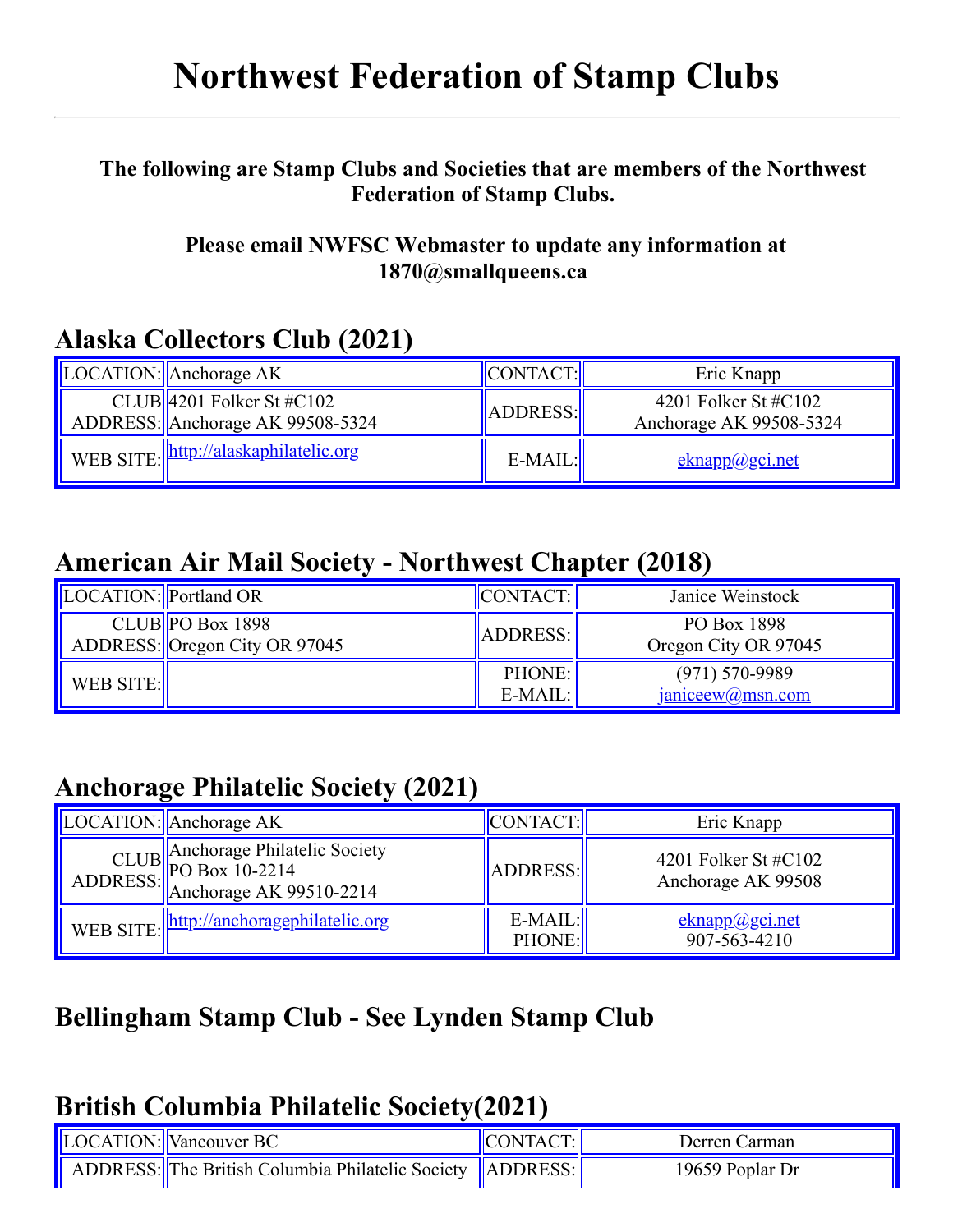| $\parallel$ 19659 Poplar Drive<br>Pitt Meadows, BC V3Y 1Z3 |           | Pitt Meadows BC V3Y 1Z3 |
|------------------------------------------------------------|-----------|-------------------------|
| WEB SITE:   http://www.bcphilatelic.org                    | $E-MAIL:$ | verdraco@uniserve.com   |

#### **British North America Philatelic Society (BNAPS) - Pacific Northwest Regional Group (2021)**

| LOCATION: Victoria BC |                                                                                                        | <b>CONTACT:</b> | Mark Oakley                            |
|-----------------------|--------------------------------------------------------------------------------------------------------|-----------------|----------------------------------------|
|                       | ADDRESS: $\begin{array}{ l} 7388 \text{ L} \& \text{A Road} \\ \text{Vernon B.C. V1B 3S6} \end{array}$ | ADDRESS:        | 7388 L & A Road<br>Vernon B.C. V1B 3S6 |
|                       | WEB SITE: http://www.bnaps.org/regional.php                                                            | $E-MAIL:$       | $bnaps-pnw@shaw.ca$                    |

#### **Calgary Philatelic Society (2021)**

| LOCATION: Calgary AB |                                                  | CONTACT: | Murray Bialek                                            |
|----------------------|--------------------------------------------------|----------|----------------------------------------------------------|
|                      | ADDRESS: PO Box 1476 STN M<br>Calgary AB T2P 2L6 | ADDRESS: | Box 71126 RPO Silver Springs<br>Calgary, Alberta T3B 5K2 |
|                      | WEB SITE: calgaryphilatelicsociety.com           |          | E-MAIL: calgaryphilatelicsociety+President@gmail.com     |

## **Central Oregon Postal Collective (2021)**

|                 | LOCATION: Redmond OR                          | CONTACT:   | Dennis Wood                                               |
|-----------------|-----------------------------------------------|------------|-----------------------------------------------------------|
| ADDRESS: PMB709 | 18169 Cottonwood Rd<br>Sunriver OR 97707      | ADDRESS:   | 18160 Cottonwood Rd<br><b>PMB709</b><br>Sunriver OR 97707 |
|                 | WEB SITE: Facebook: centraloregonstampcollect | $E-MAIL$ : | $s$ unriverwood@gmail.com                                 |

### **Collectors Club of Seattle (2019)**

| <b>LOCATION:</b> Seattle WA |                                                                                                     | CONTACT:                   | Jim Hall                                  |
|-----------------------------|-----------------------------------------------------------------------------------------------------|----------------------------|-------------------------------------------|
|                             | ADDRESS: $\begin{matrix} 180 & 2295 \\ 160 & 160 \\ 160 & 160 \end{matrix}$ Exirkland WA 98083-2295 | ADDRESS:                   | PO Box 2295<br>Kirkland WA 98083-2295     |
| WEB SITE:                   |                                                                                                     | <b>PHONE:</b><br>$E-MAIL:$ | $(206)$ 632-8235<br>hstamps1@fromtier.com |

### **Eagle Stamp & Postcard Club (2021)**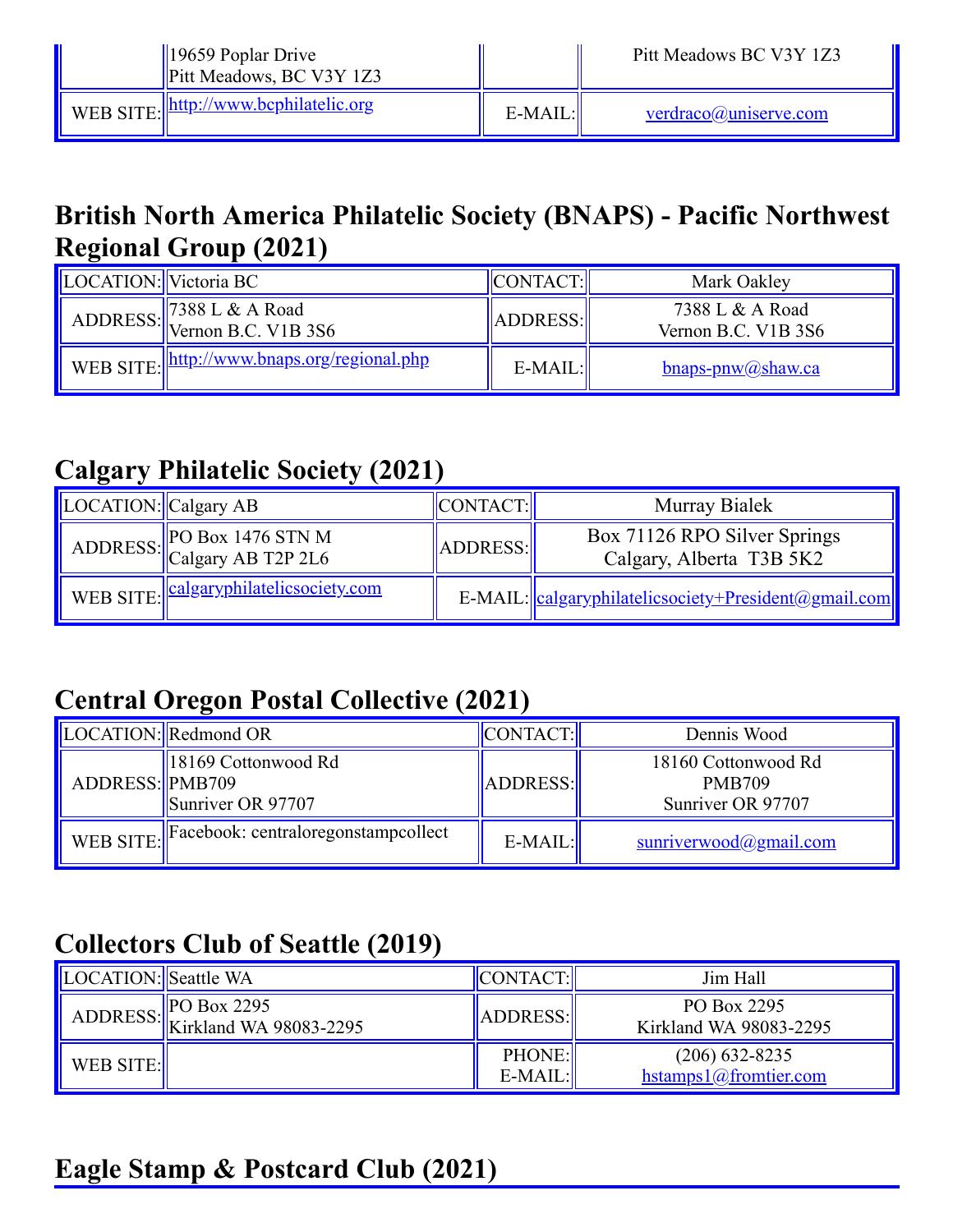| LOCATION: Eagle ID |                                                      | <b>CONTACT:</b> | Mary Pyle                                  |
|--------------------|------------------------------------------------------|-----------------|--------------------------------------------|
|                    | ADDRESS: $PO Box 731$<br>Meridian ID 83680           | ADDRESS:        | 3800 E.Boise Ave.<br><b>Boise ID 83706</b> |
|                    | WEB SITE:   http://www.eaglestampandpostcardclub.com | $E-MAIL:$       | Bob@idahostamphouse.com                    |

## **Edmonton Stamp Club (2020)**

| LOCATION: Edmonton AB                                                                                             | <b>CONTACT:</b> | None Listed |
|-------------------------------------------------------------------------------------------------------------------|-----------------|-------------|
| ADDRESS: $\begin{array}{ l }\n\hline\n\text{P0 Box 399}\n\hline\n\text{Edmonton AB T5J 2J6}\n\hline\n\end{array}$ | ADDRESS:        |             |
| WEB SITE:   http://www.edmontonstampclub.com                                                                      | $E-MAIL:$       |             |

### **Evergreen Stamp Club (2021)**

| LOCATION: Kent WA |                                                                     | CONTACT:                   | Lisa Foster                             |
|-------------------|---------------------------------------------------------------------|----------------------------|-----------------------------------------|
| ADDRESS: Club)    | Cormerly Boeing Employees Stamp<br>Address: same as Contact         | ADDRESS:                   | 1020 E Hemlock St<br>Kent WA 98030-6241 |
|                   | http://classic.stamps.org/Evergreen-<br>WEB SITE: <u>Stamp-Club</u> | $E-MAIL:$<br><b>PHONE:</b> | fosteld@gmail.com<br>253-886-2785       |

# **Fraser Valley Philatelic Club (2021)**

|                            | LOCATION: Abbotsford BC | CONTACT:  | Sam Vandermuelen                   |
|----------------------------|-------------------------|-----------|------------------------------------|
| ADDRESS:                   |                         | ADDRESS:  | 3354 Horne Street<br>Abbotsford BC |
| WEB SITE: $\parallel$ None |                         | $E-MAIL:$ |                                    |

### **Garden City Stamp Club (2021)**

| LOCATION: Missoula MT                            | CONTACT:  | Jim Hirstein         |
|--------------------------------------------------|-----------|----------------------|
| ADDRESS: 5999 Cunningham Ct<br>Florence MT 59833 | ADDRESS:  |                      |
| WEB SITE: http://gardencitystampclub.com         | $E-MAIL:$ | jhirstein@hotmailcom |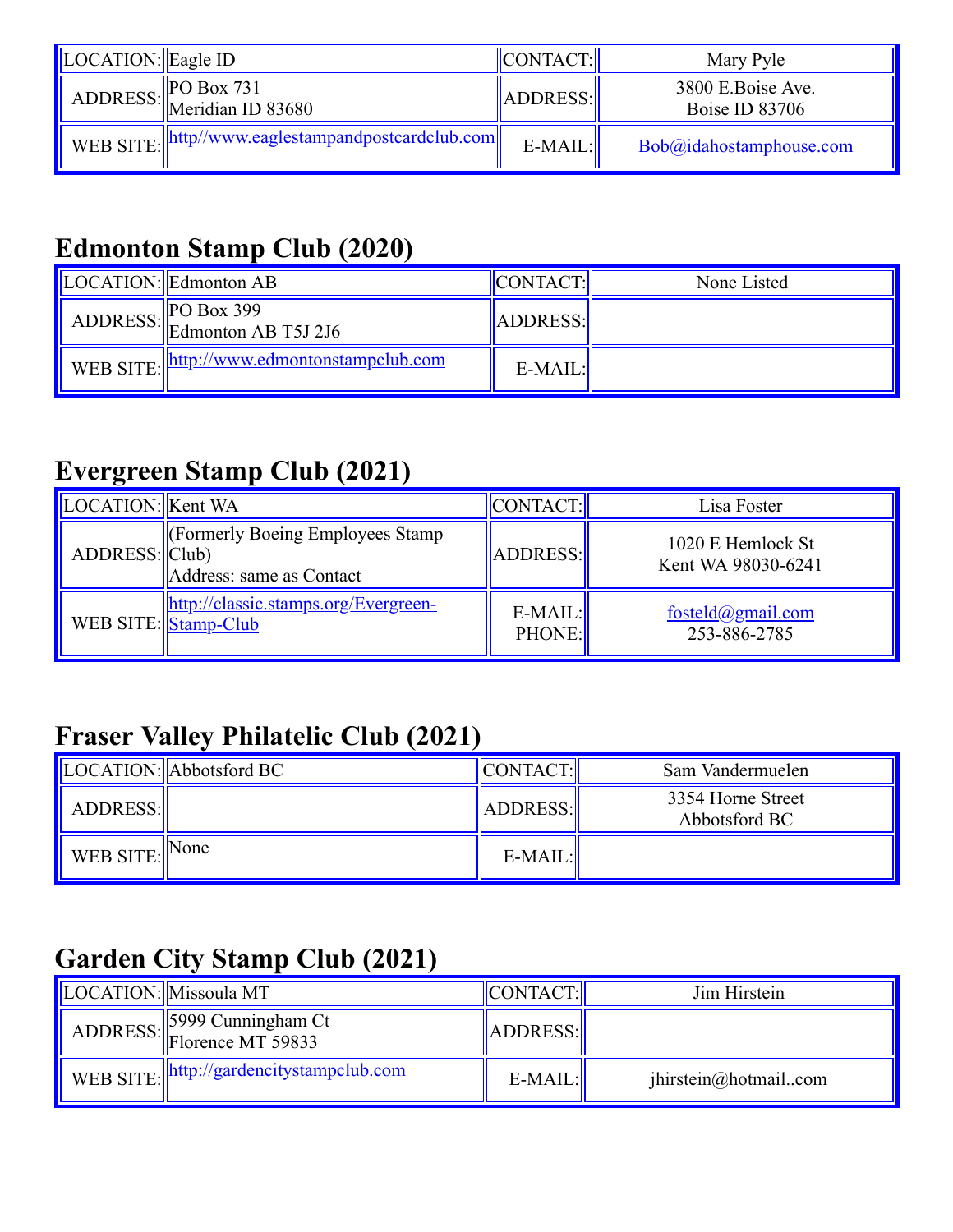## **Gastineau Philatelic Society (2021)**

| LOCATION: Douglas AK |                                                                                                                 | <b>CONTACT:</b> | John Delgado                                                    |
|----------------------|-----------------------------------------------------------------------------------------------------------------|-----------------|-----------------------------------------------------------------|
|                      | Gastineau Philatelic Society<br>ADDRESS: $\begin{array}{ l }\n\text{P0 Box 20641}\n\end{array}$ Juneau AK 99802 | ADDRESS:        | Gastineau Philatelic Society<br>PO Box 20641<br>Juneau AK 99802 |
| WEB SITE:            | None                                                                                                            | $E-MAIL:$       | urbaneskimo@hotmail.com                                         |

#### **Greater Eastside Stamp Society (2021)**

| LOCATION: Bellevue WA                                                                                               | CONTACT:         | Dana S. Nielsen                                   |
|---------------------------------------------------------------------------------------------------------------------|------------------|---------------------------------------------------|
| ADDRESS: $\begin{array}{ l l } 18133 & \text{Snohomish Ave.}, \ \hline \text{Snohomish, WA 98296-5369} \end{array}$ | ADDRESS:         | 18133 Snohomish Ave.,<br>Snohomish, WA 98296-5369 |
| WEB SITE: www/facebook/gess                                                                                         | $E\text{-}MAIL:$ | $d$ ananielsen $54$ @gmail.com                    |

### **Greater Eugene Stamp Society (2021)**

| $\vert$ LOCATION: $\vert$ Eugene OR |                                                       | CONTACT:        | Mike Luttio                          |
|-------------------------------------|-------------------------------------------------------|-----------------|--------------------------------------|
|                                     | ADDRESS: $P$ O Box 40068<br>Eugene OR 97404-0007      | <b>ADDRESS:</b> | PO Box 40068<br>Eugene OR 97404-0007 |
|                                     | WEB SITE:   http://greatereugenestampclub.weebly.com/ | $E-MAIL$ :      | None Listed                          |

## **Inland Empire Philatelic Society (2021)**

| <b>LOCATION:</b> Spokane WA |                                                                    | CONTACT:          | J. W. Palmer                                  |
|-----------------------------|--------------------------------------------------------------------|-------------------|-----------------------------------------------|
|                             | ADDRESS: $P$ O Box 3731<br>Spokane WA 99220                        | ADDRESS:          | 6803 S Shelby Ridge Road<br>Spokane, WA 99224 |
|                             | http://www.ieps-stamps.com<br>WEB SITE: http://www.ieps-stamps.org | PHONE::<br>EMAIL: | 509-710-3953<br>ickyburg@comcast.net          |

## **Lynden Stamp Club (2018)**

| LOCATION: Lynden WA |                                                     | CONTACT:                   | David Burger                               |
|---------------------|-----------------------------------------------------|----------------------------|--------------------------------------------|
|                     | ADDRESS: $\frac{3011}{\text{Sunas WA } 98295-9700}$ | ADDRESS:                   | 3011 Halverstick Rd<br>Sumas WA 98295-9700 |
| WEB SITE:           |                                                     | <b>PHONE:</b><br>$E-MAIL:$ | $(360)$ 318-8869<br>dave@thegreenbarn.com  |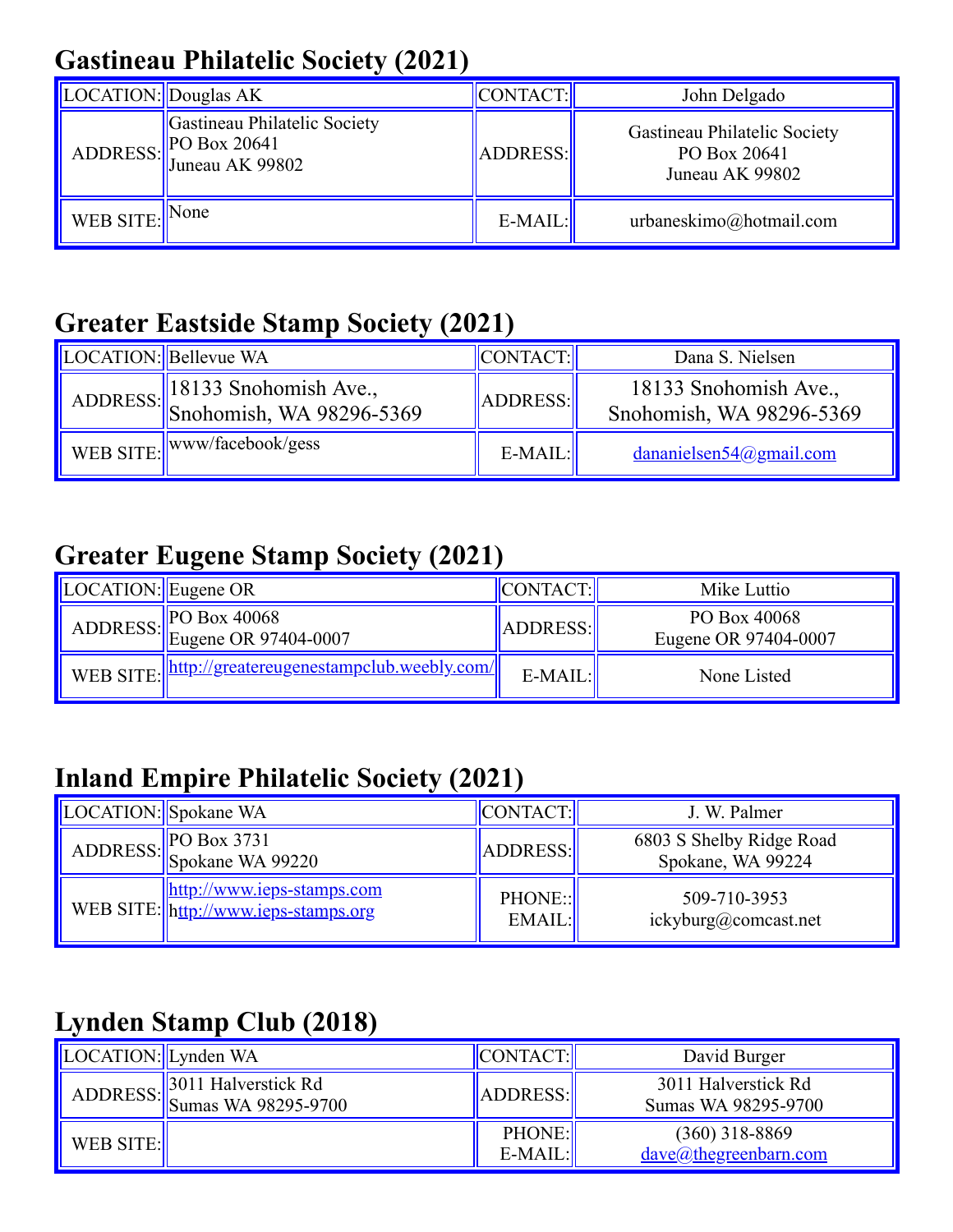## **Lynn Valley Stamp Club (2021)**

|                            | LOCATION: Lynn Valley, North Vancouver BC                       | CONTACT:  | Neil Worley                                            |
|----------------------------|-----------------------------------------------------------------|-----------|--------------------------------------------------------|
|                            | ADDRESS: 2500 Kilmarnock Crescent<br>North Vancouver BC V7J 2Z5 | ADDRESS:  | 2500 Kilmarnock Crescent<br>North Vancouver BC V7J 2Z5 |
| WEB SITE: $\parallel$ None |                                                                 | $E-MAIL:$ | $sandn\textrm{worley}(a)$ shaw.ca                      |

#### **Northwest Philatelic Library (permanent)**

| LOCATION: Portland OR |                                              | CONTACT:             |                                  |
|-----------------------|----------------------------------------------|----------------------|----------------------------------|
|                       | ADDRESS: $P$ O Box 6375<br>Portland OR 97228 | ADDRESS:             | PO Box 6375<br>Portland OR 97228 |
| WEB SITE: nwpl.org    |                                              | PHONE:<br>$E$ -MAIL: | <u>nwpl</u> @qwestoffice.net     |

#### **Okanagan Mainline Philatelic Association (OMPA)(2021)**

| LOCATION: Vernon BC |                                             | CONTACT:        | Roy Heinrichs                      |
|---------------------|---------------------------------------------|-----------------|------------------------------------|
|                     | ADDRESS: 7388 L&A Road<br>Vernon BC V1B 3S6 | <b>ADDRESS:</b> | 1814 43rd Ave<br>Vernon BC V1T 3K3 |
|                     | WEB SITE: http://www.okanaganstampclubs.ca  | $E-MAIL:$       | rhein2@telus.net                   |

## **Olympia Philatelic Society (2019)**

| LOCATION: Olympia WA |                                                                                                           | CONTACT:                   |  |
|----------------------|-----------------------------------------------------------------------------------------------------------|----------------------------|--|
|                      | ADDRESS: $\vert$ PO Box 1554<br>Olympia WA 98507-1554                                                     | ADDRESS:                   |  |
|                      | We serve the Olympia/Lacey/Tumwater<br>WEB SITE: Area<br><u>http://www.olympiaphilatelicsociety.org</u> . | <b>PHONE:</b><br>$E-MAIL:$ |  |

## **Olympic Philatelic Society (2020)**

|                                                   | LOCATION: Bremerton WA      | CONTACT:  | Alan A. Hunt                              |
|---------------------------------------------------|-----------------------------|-----------|-------------------------------------------|
|                                                   | ADDRESS: Bremerton WA 98311 | ADDRESS:  | 1037 NE Saturn Lane<br>Bremerton WA 98311 |
| $\sqrt{\ }$ WEB SITE: $\sqrt{\ }$ <sup>None</sup> |                             | $E-MAIL:$ | $alanah7842$ <i>(a)</i> gmail.com         |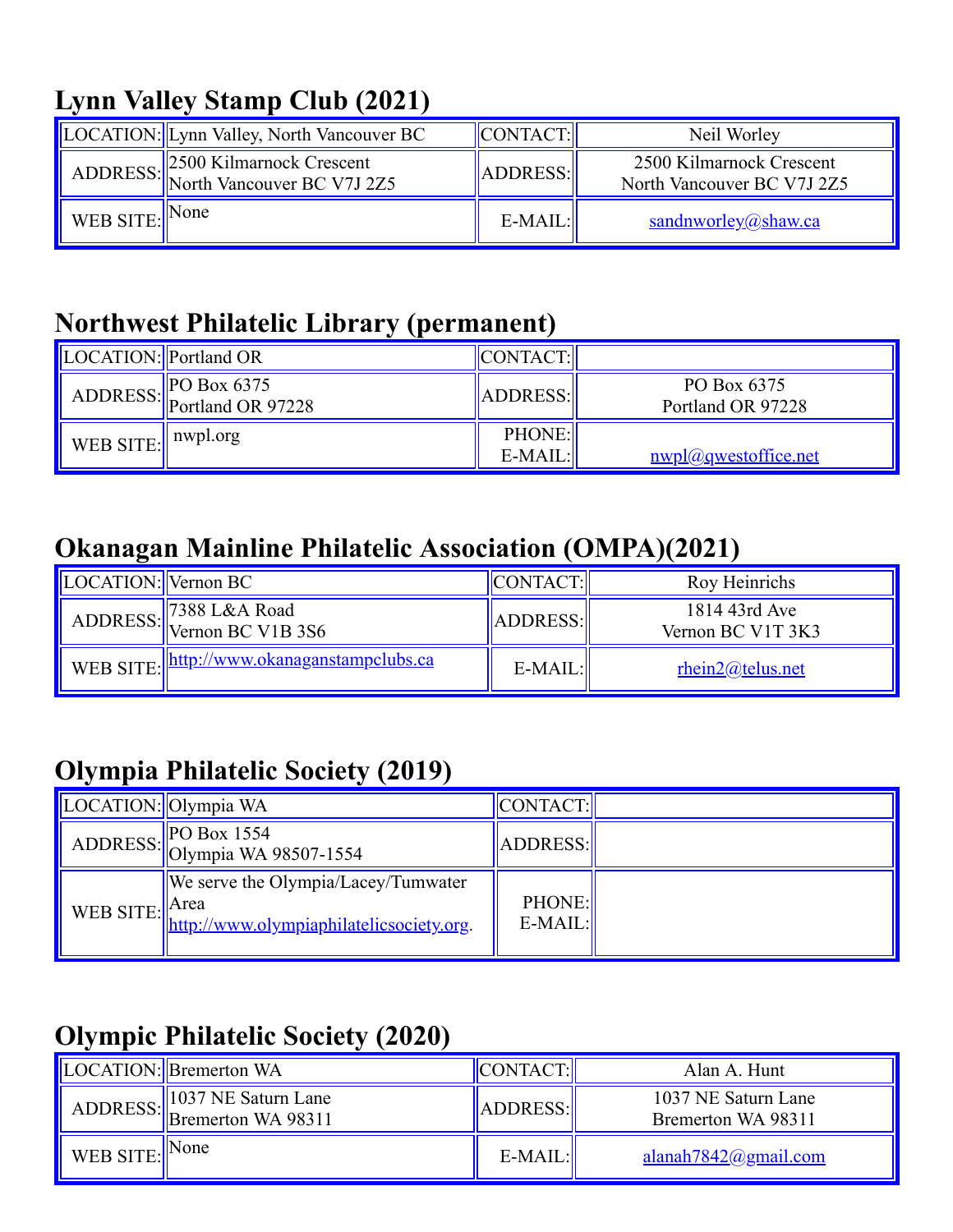### **Oregon Stamp Society (2021)**

| LOCATION:  Portland OR |                                               | CONTACT:        | None Listed |
|------------------------|-----------------------------------------------|-----------------|-------------|
|                        | ADDRESS: 828 NE 33rd Ave                      | <b>ADDRESS:</b> |             |
|                        | WEB SITE:   http://www.oregonstampsociety.org | $E-MAIL:$       |             |

### **Pacific Northwest Postal History Society (2021)**

| LOCATION: Portland OR |                                                                      | CONTACT:  | William R. Beith                        |
|-----------------------|----------------------------------------------------------------------|-----------|-----------------------------------------|
|                       | ADDRESS: PO Box 301263<br>Portland OR 97294-9263                     | ADDRESS:  | PO Box 301263<br>Portland OR 97294-9263 |
|                       | Costal History of Oregon, Washington,<br>WEB SITE: Idaho and Montana | $E-MAIL:$ | $w$ rbeith@gmail.com                    |

### **Peace Arch Stamp Club (2020)**

| LOCATION: Surrey Seniors Come Share Facility                                                                                                                                                                                                                                                                                                                                                                                        | CONTACT:        | Terril Leishman (President)          |
|-------------------------------------------------------------------------------------------------------------------------------------------------------------------------------------------------------------------------------------------------------------------------------------------------------------------------------------------------------------------------------------------------------------------------------------|-----------------|--------------------------------------|
| ADDRESS: $\left\  \frac{15008}{26} \frac{26}{264} \right\ $<br>Surrey BC V4P 3H5                                                                                                                                                                                                                                                                                                                                                    | <b>ADDRESS:</b> | 2088 180 Street<br>Surrey BC V3Z 9V7 |
| http://peacearchstampclub.com<br>First Wednesday of each month 5 - 8:30<br><b>PM</b><br>Come Share Society, 15008 26th Ave,<br>Surrey BC Canada<br>If you are ever in our area please pay us a<br>WEB SITE: visit and enjoy our Canadian Hospitality<br>and join us in our passion of stamp<br>collecting. We have many members from<br>the Bellingham area as well as most of<br>the lower mainland of the Vancouver BC<br>region. | E-MAIL:         | mejardine@telus.net                  |

### **Portland Philatelic Exhibition (2017)**

| LOCATION: Portland OR     |                                                 | CONTACT:            | Lucien Klein                         |
|---------------------------|-------------------------------------------------|---------------------|--------------------------------------|
| $ADDRESS:\vert\vert\#282$ | $\parallel$ 4742 Liberty Rd S<br>Salem OR 97302 | ADDRESS:            | 500 Marshall St<br>Woodburn OR 97071 |
|                           | WEB SITE: <u>Www.pipexstampshow.org</u>         | PHONE:<br>$E-MAIL:$ | $(503)$ 720-1884<br>lusal@q.com      |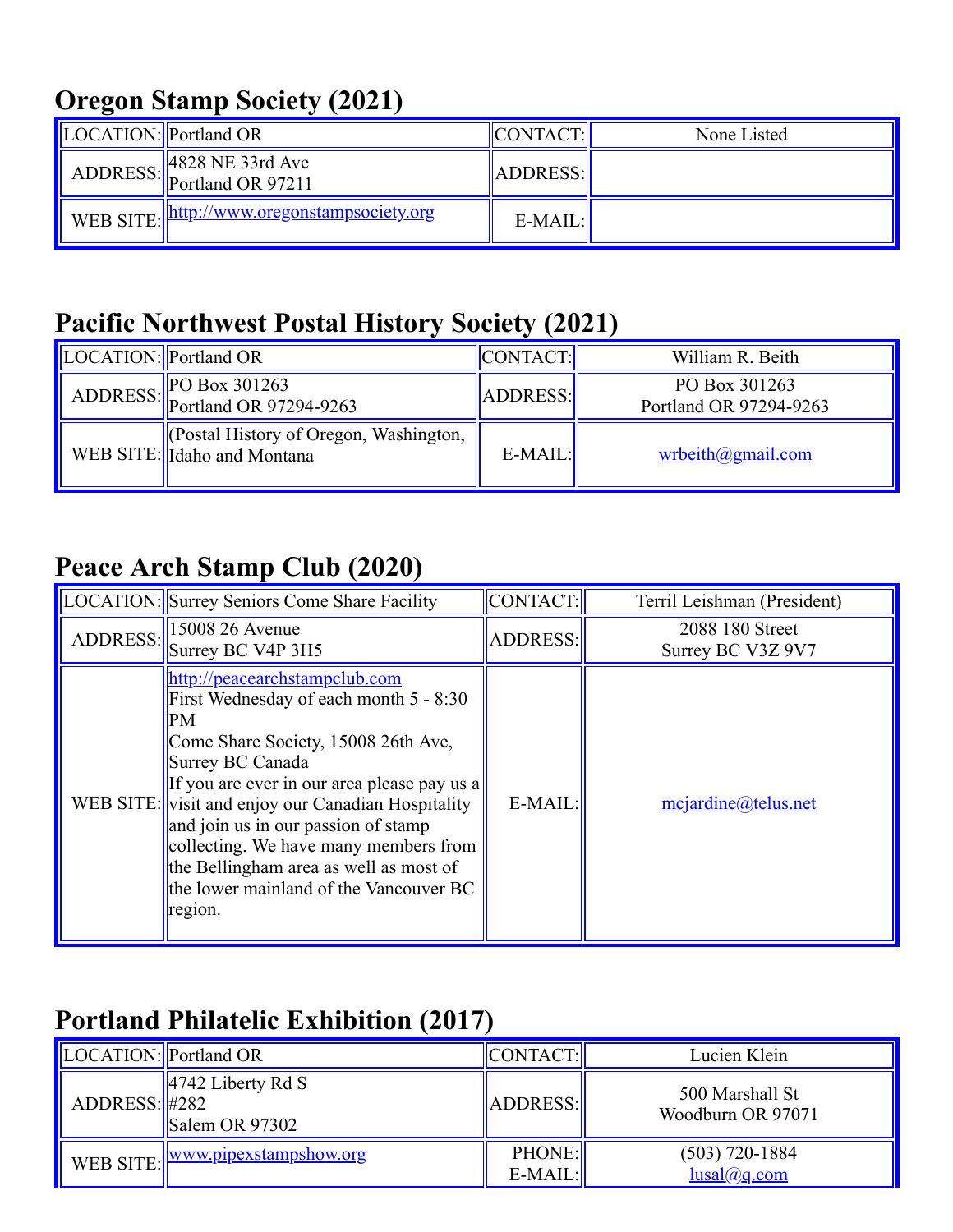### **Puget Sound Collectors Club (2018)**

| LOCATION: Seattle WA | $\ $ CONTACT: $\ $          |  |
|----------------------|-----------------------------|--|
| ADDRESS:             | ADDRESS:                    |  |
| WEB SITE:            | <b>PHONE:</b><br>$E-MAIL$ : |  |

### **Regina Philatelic Club (2020)**

| LOCATION: Regina SK |                                                                                                  | CONTACT:  | Mike Cleary                            |
|---------------------|--------------------------------------------------------------------------------------------------|-----------|----------------------------------------|
|                     | ADDRESS: $\begin{array}{ l l }\n\hline\n\text{ADDRESS:} & \text{Regina SK S4P 3E1}\n\end{array}$ | ADDRESS:  | 6127 Dalgliesh Dr<br>Regina SK S4X 2K3 |
|                     | WEB SITE:    http://www.reginastampclub.ca                                                       | $E-MAIL:$ | mcleary@accesscomm.ca                  |

#### **Salem Stamp Society (2021)**

| LOCATION: Salem OR |                                              | CONTACT:  | None Listed |
|--------------------|----------------------------------------------|-----------|-------------|
|                    | ADDRESS: Salem OR 97308                      | ADDRESS:  |             |
|                    | WEB SITE:   http://www.salemstampsociety.org | $E-MAIL:$ |             |

## **Sno-King Stamp Club (2021)**

| LOCATION: Serving North King and Snohomish        | CONTACT:  | Steve LaVergne                           |
|---------------------------------------------------|-----------|------------------------------------------|
| ADDRESS: 12726 Palatine Ave N<br>Seattle WA 98133 | ADDRESS:  | 12726 Palatine Ave N<br>Seattle WA 98133 |
| WEB SITE: http://sno-kingstampclub.freehostia.com | $E-MAIL:$ | stampingsteve42@hotmail.com              |

## **Southern Oregon Philatelic Society (2021)**

| LOCATION: Southwestern Oregon                                                                                    | ' CONTACT: | Larry Crain                     |
|------------------------------------------------------------------------------------------------------------------|------------|---------------------------------|
| ADDRESS: $\begin{array}{ l l }\n\hline\n\text{RO Box 142}\n\hline\n\text{Medford OR 97501}\n\hline\n\end{array}$ | ADDRESS:   | PO Box 4395<br>Medford OR 97501 |
| WEB SITE: stamps.org/sops                                                                                        | $E-MAIL:$  | larry. crain@gmail.com          |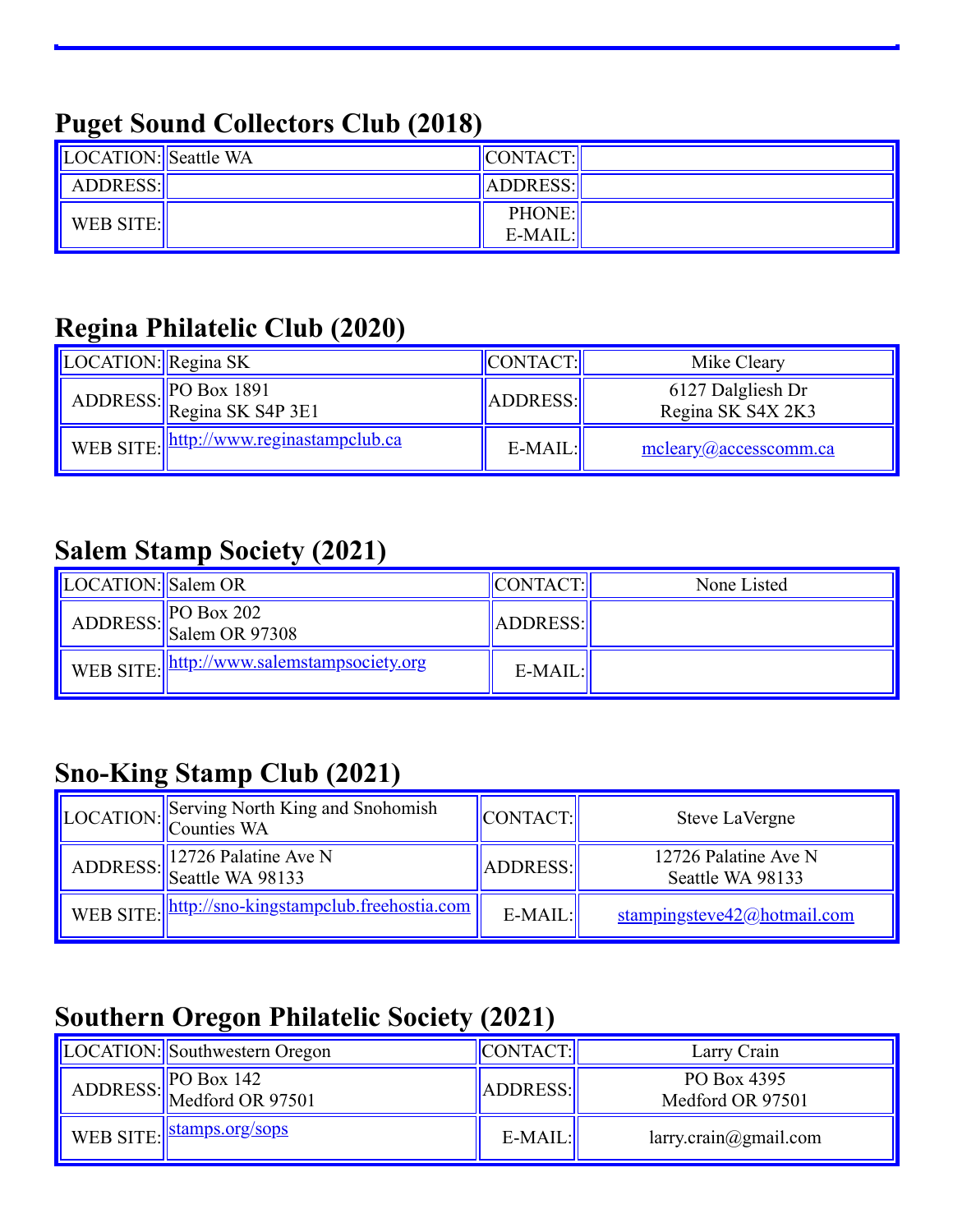## **Strait Stamp Society (2021)**

| LOCATION: Sequim WA |                                                                                                                  | CONTACT:  | Cathie Osborne                 |
|---------------------|------------------------------------------------------------------------------------------------------------------|-----------|--------------------------------|
|                     | ADDRESS: $\begin{array}{ l l }\n\hline\n\text{PO Box 1781}\n\hline\n\text{Sequim WA 98382}\n\hline\n\end{array}$ | ADDRESS:  | PO Box 1781<br>Sequim WA 98382 |
|                     | WEB SITE: <i>straitstamp.org</i>                                                                                 | $E-MAIL:$ | <u>rickcath@wavecable.com</u>  |

#### **Tacoma Stamp Club (2020)**

| LOCATION: Tacoma WA |                                                                                                                  | <b>CONTACT:</b> | Rick Crooks                          |
|---------------------|------------------------------------------------------------------------------------------------------------------|-----------------|--------------------------------------|
|                     | ADDRESS: $\begin{array}{ l l }\n\hline\n\text{RO Box 1324} \\ \hline\n\text{Maple Valley WA 98038}\n\end{array}$ | <b>ADDRESS:</b> | PO Box 1324<br>Maple Valley WA 98038 |
| WEB SITE: None      |                                                                                                                  | $E-MAIL:$       | rbcrooks@comcast.net                 |

### **Tri-Cities Stamp Club (2021)**

| LOCATION: Kennewick / Richland / Pasco WA                                                             | CONTACT:  | Ronald Cone                                                                                             |
|-------------------------------------------------------------------------------------------------------|-----------|---------------------------------------------------------------------------------------------------------|
| $ c/\sigma$ Margaret Dunn<br>ADDRESS: 463 Sundance Dr<br>Richland WA 99352                            |           | $\parallel$ 1154 S. Balsam St.<br>Moses Lake, WA 98837<br>ADDRESS: 509-431-3347<br>ronrcone@hotmail.com |
| MEETING Fourth Wednesday of the month<br>$7:00$ p.m.<br>WEB SITE: https://www.tri-citiesstampclub.org | $E-MAIL:$ | tri-citiesstampcub@gmail.com                                                                            |

### **Umpqua Valley Stamp Club (2021)**

| LOCATION: Roseburg OR                                     | CONTACT:                   | Patrick Murphy |
|-----------------------------------------------------------|----------------------------|----------------|
| ADDRESS: 1024 S.E. Cass Ave.<br>Roseburg OR 97470         | ADDRESS:                   |                |
| WEB SITE:   http://www.facebook.com/UmpquaValleyStampClub | <b>PHONE:</b><br>$E-MAIL:$ | 541-440-6940   |

### **USS Puget Sound Chapter 74 USCS (2021)**

| LOCATION: Regional |                                                                                                                                         | <b>CONTACT:</b> | Dennis W. Gill                         |
|--------------------|-----------------------------------------------------------------------------------------------------------------------------------------|-----------------|----------------------------------------|
|                    | ADDRESS: $\begin{array}{ l l } \hline 8414 & 130 \text{th} \text{ St.} \text{ } \\ \hline \text{Puyallup WA } 98373 \hline \end{array}$ | ADDRESS:        | 8414 130th St. SE<br>Puyallup WA 98373 |
|                    | WEB SITE: None Listed                                                                                                                   | $E-MAIL:$       | denny.gill@gmail.com                   |